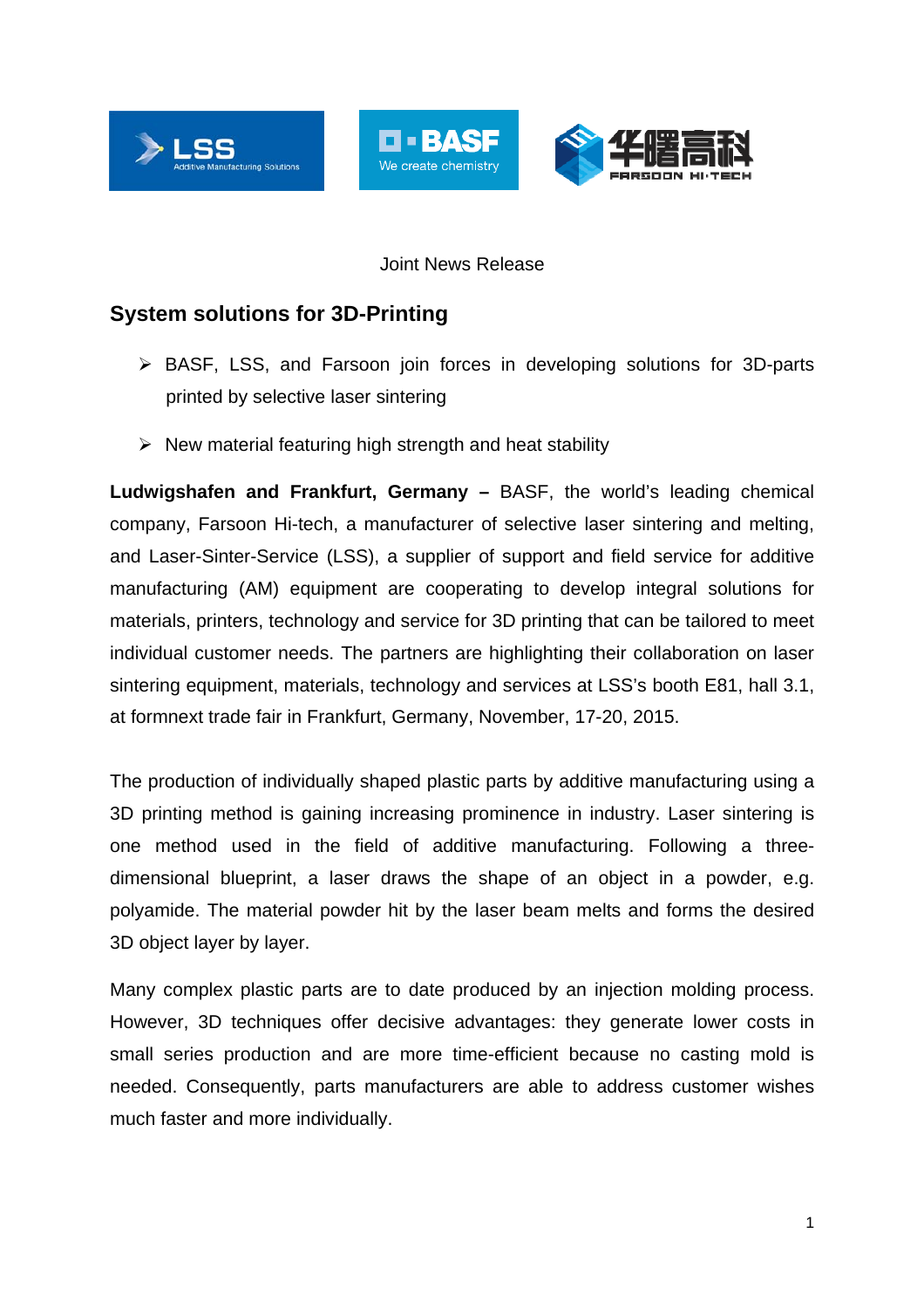The materials currently offered on the market do not, however, satisfy the high requirements for industrial applications for functional components as regards stability in long-term use or mechanical and chemical stress. This applies especially for shape and weight optimized components in the aeronautical, automotive and consumers goods sectors.

"We offer an open platform where customers are free to use materials of any manufacturer," explains Guido Elbrecht, Managing Director at LSS. "Furthermore our collaboration with BASF and Farsoon is open for potential customers to jointly develop solutions for functional applications where materials, equipment and processing are aligned." LSS supports its customers with consulting, engineering and services for additive manufacturing solutions. With its expertise LSS ensures the successful implementation and production of customer applications using BASF's new PA6 materials on Farsoon's 3D printers.

In this cooperation, BASF has developed a polyamide-6 powder for laser sintering processes which can be jointly adapted with partners and customers for specific applications. Objects made of this innovative material are distinguished by higher strength and heat stability than objects made of the previously used polyamide-12. "We want to offer our customers materials more suitable for series production, for example of functional components. This is achieved by their processing properties and in combination with the machine of Farsoon," explains Dr. Dirk Simon, Business Director Innovation Business Unit 3D-Printing. "Our material is also distinguished by good recyclability."

"Farsoon has worked closely with BASF and LSS to develop a system that can offer new process and material solutions to the customer," states Dr. Xu Xiaoshu, Chairman of Farsoon. "Our experience in developing laser sintering systems as well as material processing combined with BASF's experience in material development has allowed for the creation of a highly robust machine suitable for a wide range of applications and materials."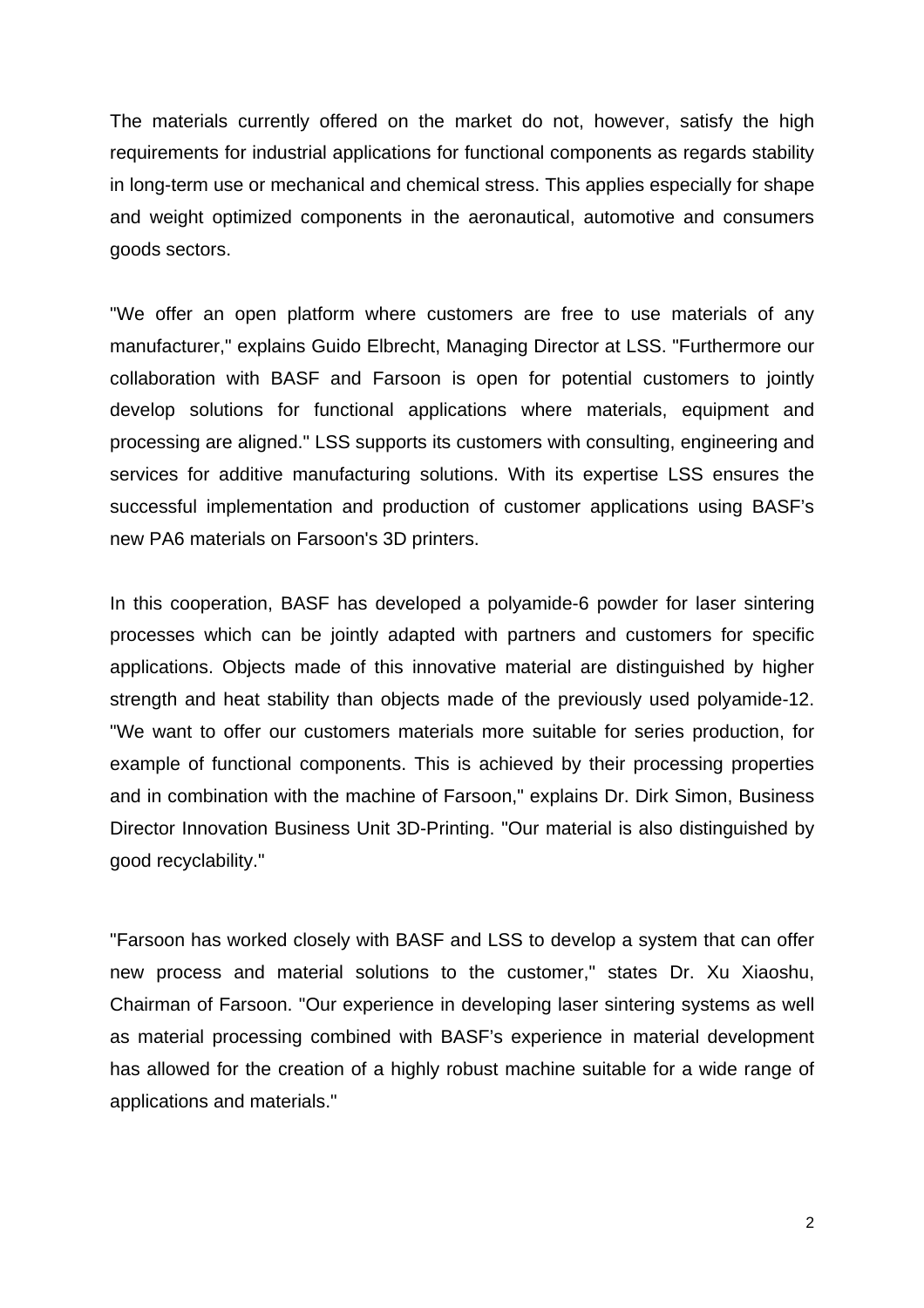#### **About BASF**

At BASF, we create chemistry – and have been doing so for 150 years. Our portfolio ranges from chemicals, plastics, performance products and crop protection products to oil and gas. As the world's leading chemical company, we combine economic success with environmental protection and social responsibility. Through science and innovation, we enable our customers in nearly every industry to meet the current and future needs of society. Our products and solutions contribute to conserving resources, ensuring nutrition and improving quality of life. We have summed up this contribution in our corporate purpose: We create chemistry for a sustainable future. BASF had sales of over €74 billion in 2014 and around 113,000 employees as of the end of the year. BASF shares are traded on the stock exchanges in Frankfurt (BAS), London (BFA) and Zurich (AN). Further information on BASF is available on the Internet at www.basf.com.

### **About Laser-Sinter-Service GmbH (LSS)**

LSS has been operating for more than a decade as an independent, pan-European support and service provider in the field of Selective Laser Sintering and Stereolithography. Besides our support activities LSS delivers state of the art upgrades as well as customized solutions; distributes Selective Laser Sintering & Stereolithography materials and provides application support for any material. Furthermore we are supporting with our partners Farsoon and Prodways an open platform strategy for industrial 3D printers in the fields of SLS and MOVINGLight® technology. A strong network of material suppliers enables LSS to deliver or develop solutions which meet or exceed customer application requirements. Our success is based on a highly motivated and flexibly acting team combined with solid technical experience in additive prototyping and manufacturing equipment. Further information is available on the internet at www.lss-europe.com.

#### **About Hunan Farsoon High-tech Co.,Ltd**

Hunan Farsoon High-tech Co.,Ltd is a total solution supplier of Selective Laser Sintering and Melting that was founded in 2009 by Dr. Xu Xiaoshu. Dr. Xu is regarded as one of the leading experts in laser sintering technology and has more than 15 years' experience developing the technology in the US and abroad. He was the manager of advanced processing at DTM, one of the pioneers of laser sintering technology, where he was responsible for critical control systems that are used in many selective laser sintering machines today. Farsoon specializes in innovation and invests heavily in the R&D and manufacture of Selective Laser Sintering equipment and materials, rapid prototyping processing services, and SLS technical service support. In 2010 Farsoon successfully developed China's first high-end Selective Laser Sintering machine. At the same time, Farsoon has developed its own line of nylon materials becoming the world's sole manufacturer of both Selective Laser Sintering equipment and materials. Further information is available on the Internet at www.farsoon.net.